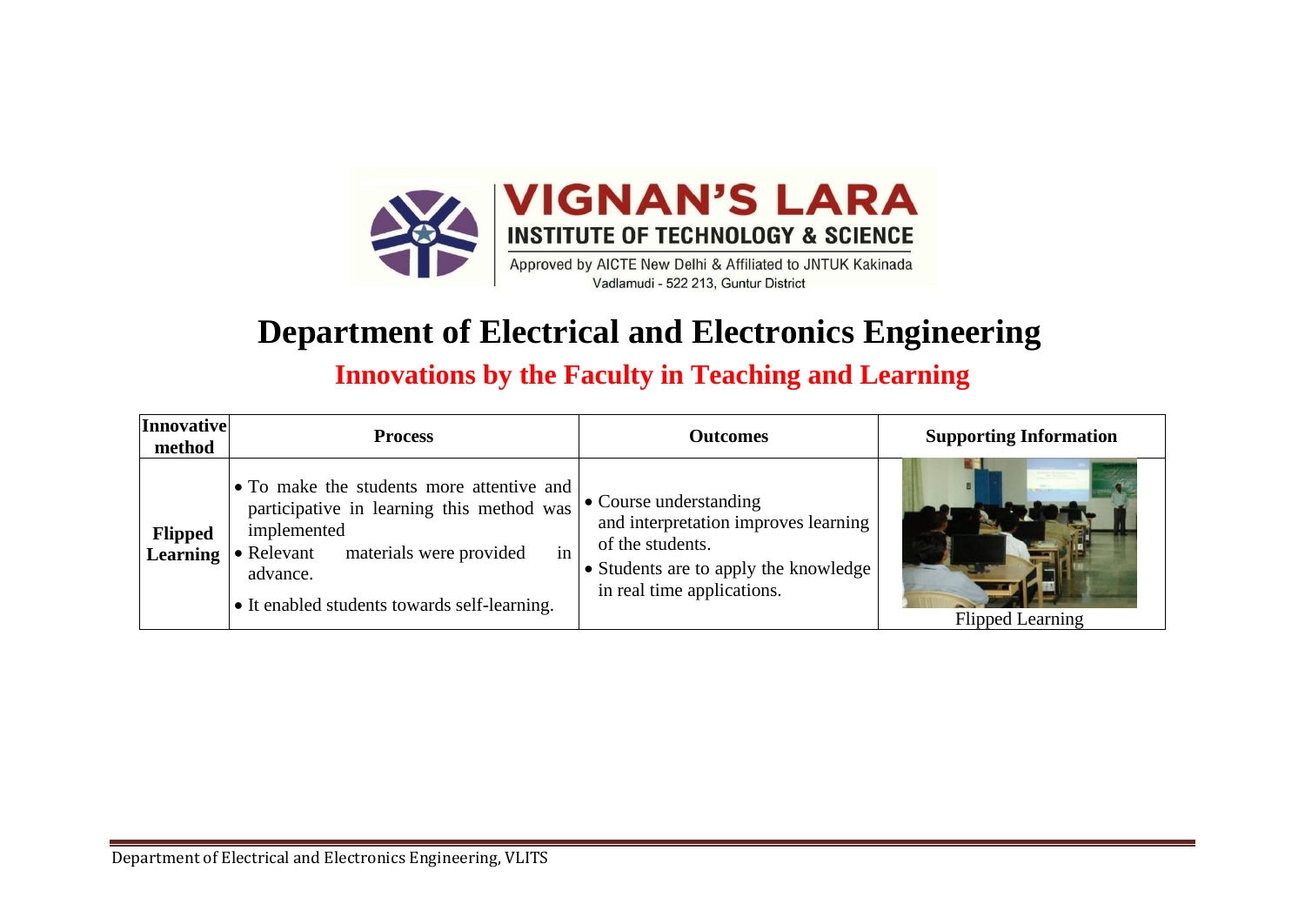| Peer<br><b>Learning</b>                        | • Identification of student mentors based on<br>Academic performance.<br>• Mentors support mentee, who are lagging<br>in academics.                 | • Mentors are going to perform better<br>in their academics.<br>• Leadership quality is developed<br>among the mentors. | Peer Learning              |
|------------------------------------------------|-----------------------------------------------------------------------------------------------------------------------------------------------------|-------------------------------------------------------------------------------------------------------------------------|----------------------------|
| <b>Online</b><br><b>Learning</b>               | · Students are motivated to learn from<br>NPTEL, Coursera etc.,<br>• The students are evaluated on a common<br>learning environment.                | • The students can learn globally, be<br>confident competitive and ready to<br>solve realistic problems                 | <b>Online Learning</b>     |
| <b>RPT</b><br>(Revision,<br>Practice,<br>Test) | • Revise the topics unit wise by the faculty.<br>• Practicing topics by the students Conduct<br>the test after practicing the topics by<br>students | • To make students to pass in the<br>university end examinations                                                        | Revision - Practice - Test |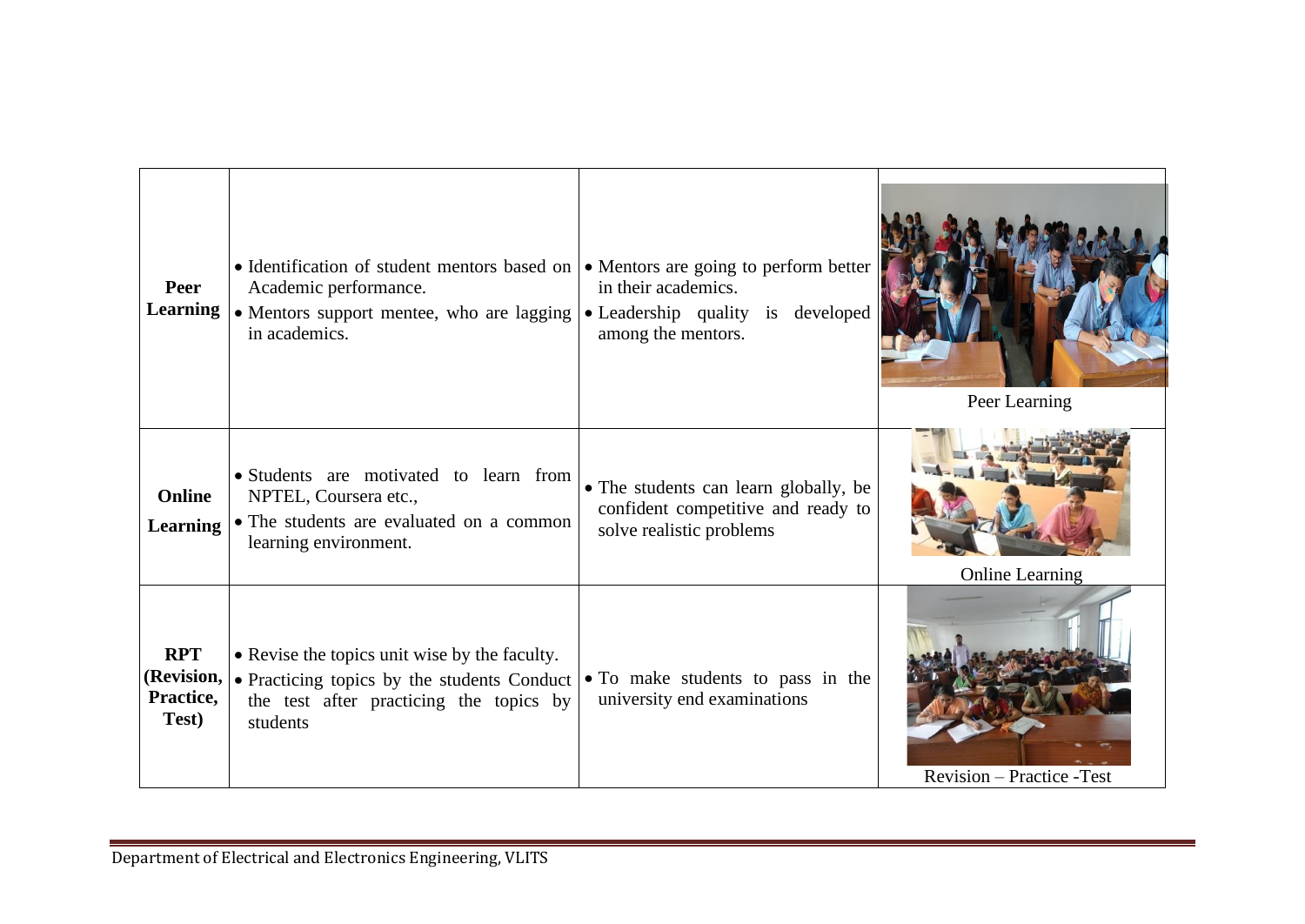| <b>Blended</b><br><b>Learning</b> | • Blended learning is an approach to<br>education that combinesonline educational<br>materials with face to face interaction.<br>• It provides more opportunities for<br>online<br>with<br>interaction<br>traditional<br>classroom methods. | • Access to global resources and<br>materials that meet the students'<br>level of knowledge and interest.<br>• Selfpacing, for slow or quick learner<br>s reduce stress,<br>increases satisfaction,<br>better<br>information retention.                                                                                    | <b>Blended Learning</b> |
|-----------------------------------|---------------------------------------------------------------------------------------------------------------------------------------------------------------------------------------------------------------------------------------------|----------------------------------------------------------------------------------------------------------------------------------------------------------------------------------------------------------------------------------------------------------------------------------------------------------------------------|-------------------------|
| <b>VLITS</b><br><b>Moodle</b>     | • To provide easy access to the content.<br>• To provide web based personalized<br>environment for easy learning.<br>· Lecture notes, PPTs, Video links, Previous<br>question papers, GATE question papers are<br>uploaded inMoodle server. | • The students are getting easy access<br>of the curriculum study material<br>• Facilitates students to access the<br>content from any location easily.<br>• Helps teachers to upload content<br>into a single repository.<br>• By adopting this practice it is<br>observed that the pass percentage<br>rate is increased. | <b>VLITS Moodle</b>     |
| Mini<br><b>Project</b>            | • Students are encouraged to identify the<br>problem related to in and around the<br>society and the problem is solved with the<br>help of laboratory resources and faculty<br>guidance.                                                    | • It creates ample opportunities to<br>transform the theoretical knowledge<br>into working models.                                                                                                                                                                                                                         | Mini Project            |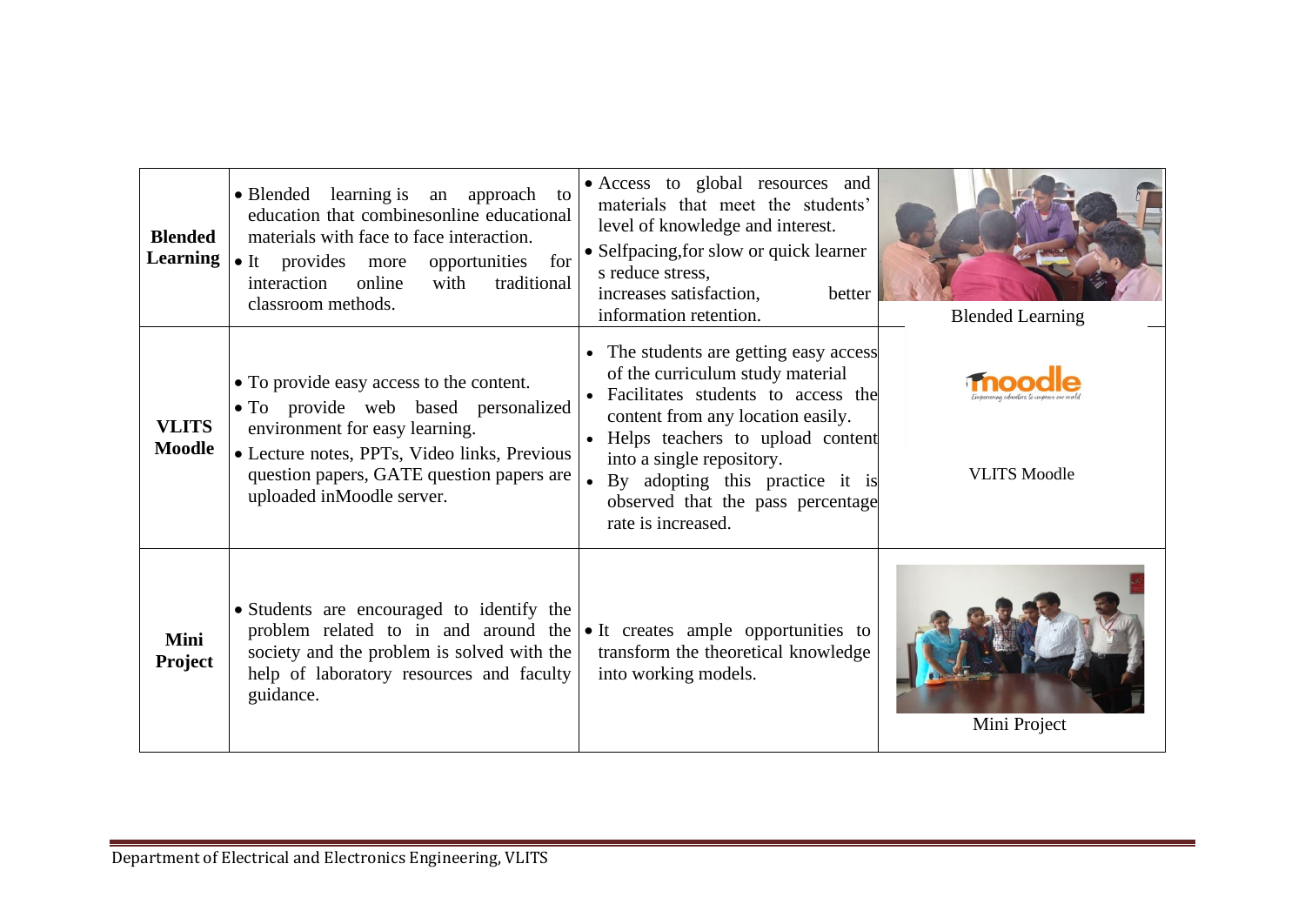| <b>Modular</b><br><b>Courses</b>  | • Add-on courses are supplementing<br>the<br>regular curriculum of Undergraduates<br>• To provide hands-on-training in specific<br>skills.<br>• Get chance to improve skills by doing add-<br>on courses with industry and global<br>collaborative universities. | • The students are being exposed to<br>PLC Programming and PCB which<br>helps them understand trending<br>upcoming technologies.                                                                                                                                                                                                                                                                                                                                                                                            | <b>Modular Courses</b>  |
|-----------------------------------|------------------------------------------------------------------------------------------------------------------------------------------------------------------------------------------------------------------------------------------------------------------|-----------------------------------------------------------------------------------------------------------------------------------------------------------------------------------------------------------------------------------------------------------------------------------------------------------------------------------------------------------------------------------------------------------------------------------------------------------------------------------------------------------------------------|-------------------------|
| <b>Student</b><br><b>Seminars</b> | • The overall objective of this program is to $\vert$<br>motivate students for Self-learning and<br>peer learning process.                                                                                                                                       | • This practice improves Listening<br>and speaking skills.<br>· The communication skills get build<br>up through oral communication in<br>seminars.<br>· Student takes responsibility while<br>working in a team.<br>• Sharing of knowledge uplifts while<br>preparing.<br>• Students learn time management<br>skill.<br>• Students learn to share, negotiate,<br>and convince in the feedback<br>session.<br>• For delivering seminars students<br>prepare, produce and use apt visual<br>aids for effective presentation. | <b>Student Seminars</b> |